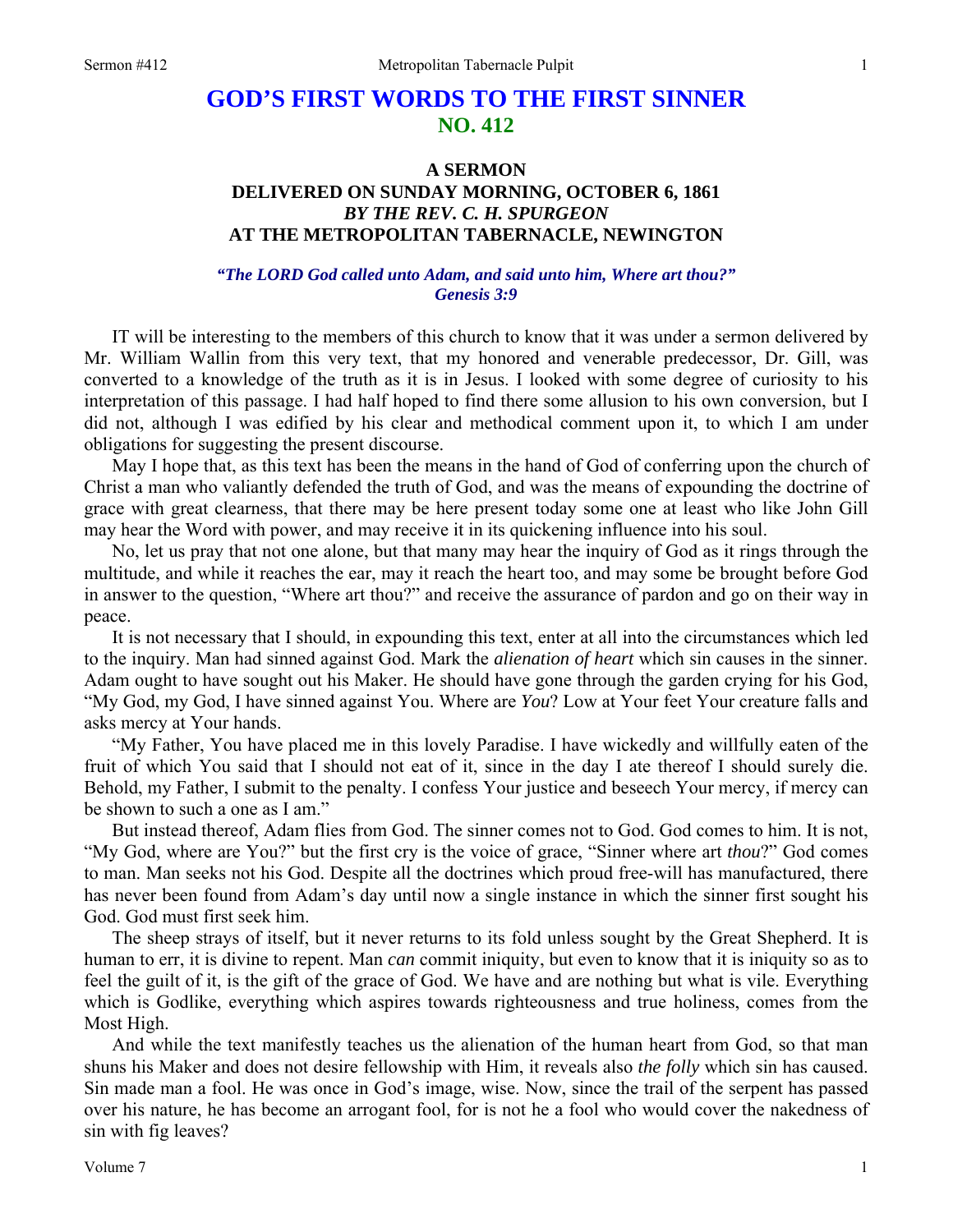Is not he indeed mad who would hide from the omniscient JEHOVAH beneath the spreading branches of trees? Did not Adam know that God fills all space, and dwells everywhere, that from the highest heaven to the deepest hell there is nothing that is hid from His understanding? And yet so ignorant and stupid is he that he hopes to escape from God, and make the trees of the garden a covert from the fiery eyes of divine wrath.

Ah! how foolish we are! How we repeat the folly of our first parent every day when we seek to hide sin from conscience, and then think it is hidden from God. When we are more afraid of the gaze of man than of the searching of the Eternal One, when because the sin is secret, and has not entrenched upon the laws and customs of society, we go to our beds with the black mark still upon us, being satisfied because man does not see it, that therefore God does not perceive it.

O sin, you have made man ask the question, "Whither shall I flee from thy presence?" and you have made him forget that if he ascends to heaven, God is there. If he makes his bed in hell, God is there, and if he say, "Surely the darkness shall cover me," even the night shall be light about him.

But now, the Lord Himself comes forth to Adam, and note how He comes. He comes *walking*. He was in no haste to smite the offender, not flying upon wings of wind, not hurrying with His fiery sword unsheathed, but *walking* in the garden. "*In the cool of the day*"—not in the dead of night, when the natural glooms of darkness might have increased the terrors of the criminal. Not in the heat of the day, lest he should imagine that God comes in the heat of passion. Not in the early morning, as if in haste to slay, but at the close of the day, for God is longsuffering, slow to anger, and of great mercy.

But in the cool of the evening, when the sun was setting upon Eden's last day of glory, when the dews began to weep for man's misery, when the gentle winds with breath of mercy breathed upon the hot cheek of fear. When earth was silent that man might meditate, and when heaven was lighting her evening lamps, that man might have hope in darkness—then and not till then—forth came the offended Father.

Adam flies and seeks to avoid that very God whom he had once met with confidence, and with whom he had the sweetest fellowship, talking with Him as a man talks with his friend. And now hear the voice of God as He cries, "Adam, where art thou?" Oh! there were two truths in that short sentence.

It showed that *Adam was lost* or God would not have needed to ask him where he was. Until we have lost a thing, we need not inquire about it. But when God said, "Adam, where art thou?" it was the voice of a shepherd inquiring for his lost sheep. Or better still, the cry of a loving parent asking for his child that has ran away from him, "Where art thou?"

There are but three words, but they contain the dread doctrine of our lost estate. When *God* asks, "Where art thou?" man must be lost. When God Himself inquires where he is, he must be lost in a more awful sense than you and I have as yet fully known.

But then, there was also mercy here, for it showed that God intended to have mercy upon man, or else He would have let him remain lost, and would not have said, "Where art thou?" Men do not inquire for what they do not value.

There was a Gospel sermon, I think, in those three divine words as they penetrated the dense parts of the thicket, and reached the tingling ears of the fugitives—"Where art thou?" Your God is not willing to lose you. He is come forth to seek you, just as by and by He means to come forth in the person of His Son, not only to seek but to save that which now is lost.

"Where art thou, Adam?" Oh, had God meant to have destroyed the race, He would have hurled His thunderbolt at once, and burned the trees, and let the ashes of the sinner lie beneath His angry gaze. He would have rushed in the whirlwind, and in the storm, and tearing up the cedars and the pomegranates by their roots, He would have said, "Here you are, you rebel. Traitor, take your due deserts! Let hell open before you and be you swallowed up forever."

But no, He loves man. He cares for him, and therefore now inquires where he is in tones of calmness, "Adam, where art thou, where art thou?"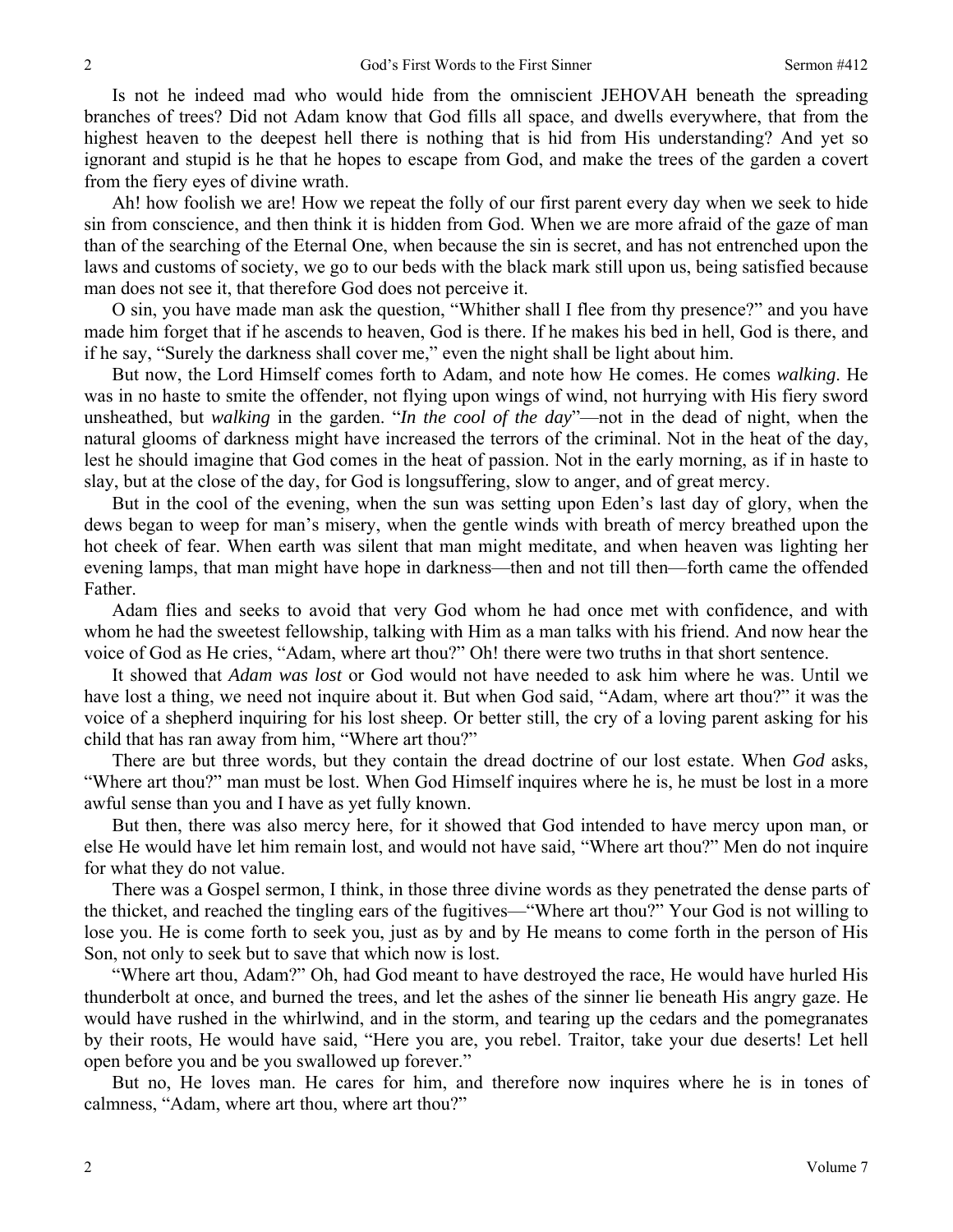The question which the Lord asked of Adam may be used in five different ways. We are not sure in what precise sense the Lord intended it—perhaps in all—for there is always in the utterance of the Divine One a great depth which couches beneath. Our words, if they give one sense, do well, but the Lord knows how to speak so that He shall teach many truths in few words.

We give little in much—God gives much in little. Many words and little sense—this is too often the rule of man's speech. Few words and much meaning—this is the rule with God. We give gold beaten out into leaf. God gives ingots of gold when He speaks. We use but the filings of gems. God drops pearls from His lips each time He speaks to us, nor shall we, perhaps, even in eternity, know how divine are God's words—how like Himself, how exceeding broad, how infinite.

**I.** We believe that the inquiry of God was intended in an AROUSING SENSE—"Adam, where art thou?"

Sin stultifies the conscience, it drugs the mind, so that after sin man is not so capable of understanding his danger as he would have been without it. Sin is a poison which kills conscience painlessly by mortification. Men die by sin, as men die when frozen to death upon the Alps—they die in a sleep. They sleep, and sleep, and sleep, and sleep on, till death closes the scene, and then in hell they awake in torments.

One of the first works of grace in a man is to put aside this sleep, to startle him from his lethargy, to make him open his eyes and discover his danger. One of the first deeds of the good physician is to put sensibility into our flesh. It has become cold, and dead, and mortified. He puts life into it and then there is pain. but that very pain has a salutary effect upon us.

Now, I think that this question from the Lord was intended to set Adam thinking. "Where art thou?" He had perceived in some degree into what a state his sin had brought him, but this question was meant to stir the depths of his spirit, and wake him up to such a sense of danger, that he should labor to escape from the wrath to come.

"Adam, where art thou?"—look at yourself now, naked, a stranger to your God, dreading the presence of your Maker, miserable, undone. "Adam, where art thou?"—with a hard heart, with a rebellious will, fallen, fallen, fallen from your high estate. "Adam, where art thou?" Lost! lost to your God, lost to happiness, lost to peace, lost in time, lost in eternity.

*Sinner, "where art thou*?" O that I might, by the earnest words which I shall now utter, stir up some callous, careless sinner to answer the inquiry for himself! Man, where art thou?—where art thou this morning? Shall I tell you? You are in a condition in which your very conscience condemns you. How many there are of you who have never repented of sin, have never believed in Christ.

I ask you, is your conscience easy?—is it always easy? Are there not some times when the thunderer will be heard? Are there not seasons when the watchman lights his candle, and searches the secret parts of your soul, and discovers your iniquity? Where art thou, then?—for conscience is to God what the hook is to the fisherman.

Conscience, like God's hook, is in your jaws today, and He has but to draw in the line, and you are in the consuming fire. Though conscience makes you smart, justice shall be far sterner with you than your poor imperfect conscience. If your heart condemns you, God is greater than your heart, and knows all things. Your conscience tells you you are wrong—O how wrong, then, must you be!

But man, do you not know you are a stranger from your God? Many of you seldom think of Him. You can spend days and weeks without a mention of His name, except, perhaps, in some trivial language or in an oath. You cannot live without a friend, but you can live without your God. You eat, you drink, you are satisfied—the world is enough for you. Its transient pleasures satisfy your spirit.

If you saw God here, you would flee from Him. You are an enemy to Him. Oh! is this the right case for a creature to be in? Let the question come to you—"Where art thou?" Must not that creature be in a very pitiable position who is afraid of his Creator? You were made to glorify Him. You were made to rejoice in His presence, and to delight in His goodness. But it seems you love not the very food which was meant to sustain you. You must be sick—you must be sick, indeed!

3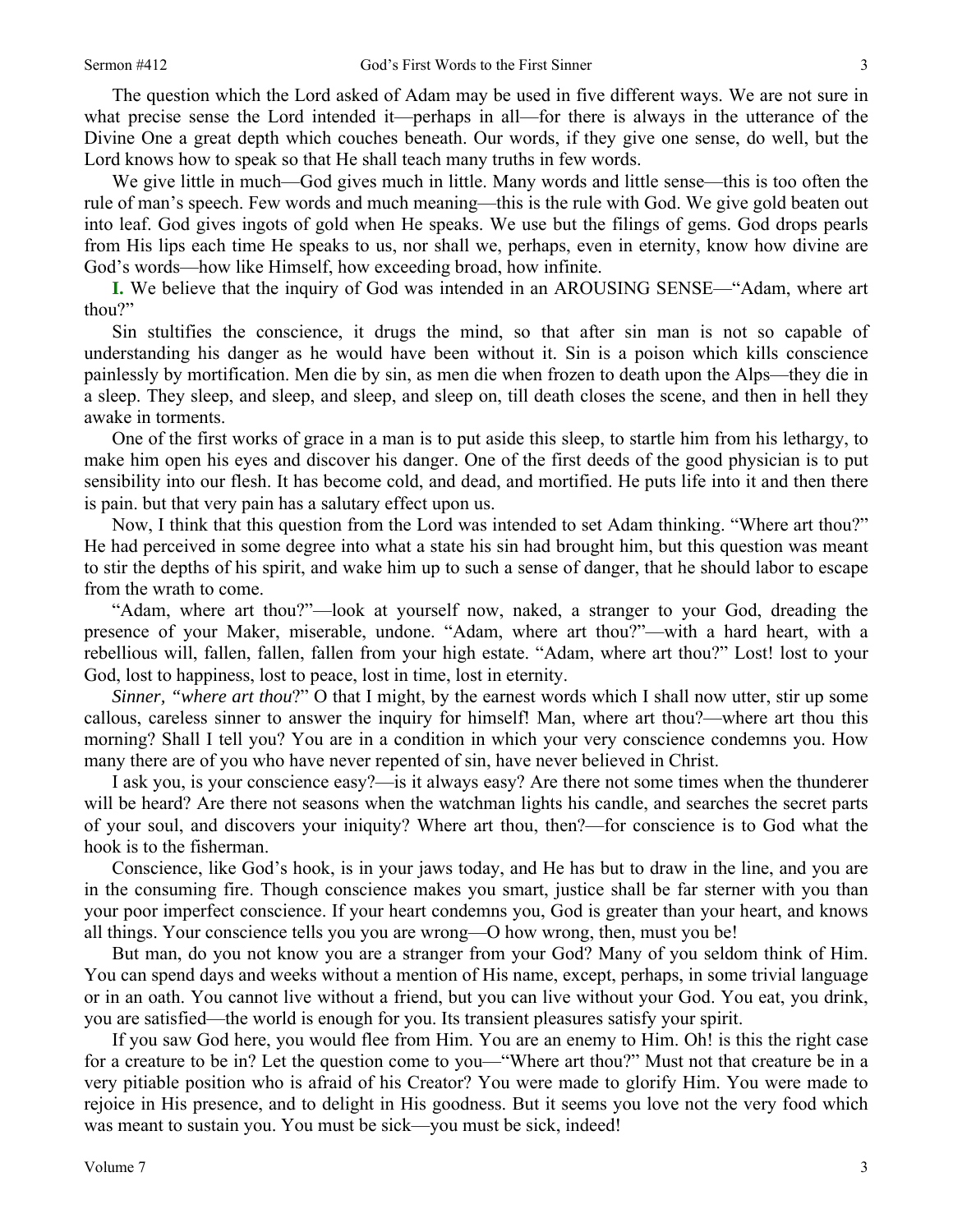"Where art thou?" Remember, the Almighty God is angry with you. His commandments, like so many guns charged to the very muzzle, are all pointed against you this morning, and it needs only the uplifted finger of the Divine One, and they shall soon destroy you and break you in pieces. Would a man be comfortable with his neck upon the block and the axe gleaming above his head? It is your case today.

You are in the position of the courtier at the feast of Dionysius, with the sword over your head suspended by a single hair. Condemned already!! "God is angry with the wicked every day." "If he turn not, he will whet his sword: he hath bent his bow and made it ready." Where art thou, man?

O God, help the man to see where he is! Open his eyes. Let the question startle him. Let him start in his sleep a little—ay, let him wake and discover where he is—obnoxious to Your wrath and the object of Your hot displeasure!

"Where art thou?" Your life is frail. nothing can be more weak. A spider's line is a cable compared with the thread of your life. Dreams are substantial masonry compared with the bubble structure of your being. You are here and you are gone. You sit here today, ere another week is past you may be howling in another world.

Oh, where art thou man? Unpardoned, and yet a dying man! Condemned, yet going carelessly towards destruction! Covered with sin, yet speeding to your Judge's dread tribunal! Lost here, yet hurrying on, each moment bearing you on eagle's wings to the place where you shall be lost eternally! How hard it is to bring ourselves to know ourselves!

In other matters, if a man be a little sick he seeks his doctor and would know his position. But here a man says, "Peace, peace. Let well enough alone." If we fear that our personal estates are at all in jeopardy, we have anxious nights and toilsome days. But oh! our souls—our poor, poor souls—we play with them as if they were worthless counters, or bits of platter, which a child might pick up in the streets and cast away!

Sinner! sinner! sinner! is your soul so poor a bauble that you can afford to lose it, because you will not break your sleep and stop your pleasurable dreams! Oh, if a brother's heart can move your heart, and if a brother's voice can wake your sleeping eyes, I would say, "What ails you, O sleeper? Arise and call upon your God! Awake! why sleep you! Awake to answer the question, 'Where art thou?'—lost, ruined, and undone! O sinner where art thou?"

**II.** Now, secondly, the question was meant to CONVINCE OF SIN, and so to lead to a confession.

Had Adam's heart been in a right state, he would have made a full confession of his sinfulness. "Where art thou?" Let us hear the voice of God saying that to us, if today we are out of God and out of Christ.

"Where art thou, Adam? I made you in Mine own image, I made you a little lower than the angels. I made you to have dominion over the works of My hands. I put all things under your feet—the fowl of the air, and the fish of the sea, and whatsoever passes through the depths of the sea. I gave this whole garden of delights to be your home.

"I honored you with My presence, I thought of your welfare and forestalled all your desires. The moon did not hurt you by night, the sun did not smite you by day. I tempered the winds for you. I clothed the trees with fruit for your nourishment. I made all things minister to your happiness. Where art thou? I asked of you but that little thing, that you would not touch one tree which I had reserved for Myself. Where art thou? Are you in the room of a thief, a rebel, a traitor? Have you sinned? O Adam, where art thou?"

And now, sinner, hear me. "Where art thou?" To many of you the Lord might say, "I gave you a godly mother who kept over you in your childhood. I gave you a holy father who longed for your conversion. I gave you the gifts of Providence—you never wanted for a meal. I clothed your back. I put you in a comfortable position in life.

"I raised you up from a bed of sickness. I overlooked ten thousand follies. My mercies like a river have flown to you. When you opened your eyes in the morning, it was to look upon My goodness, and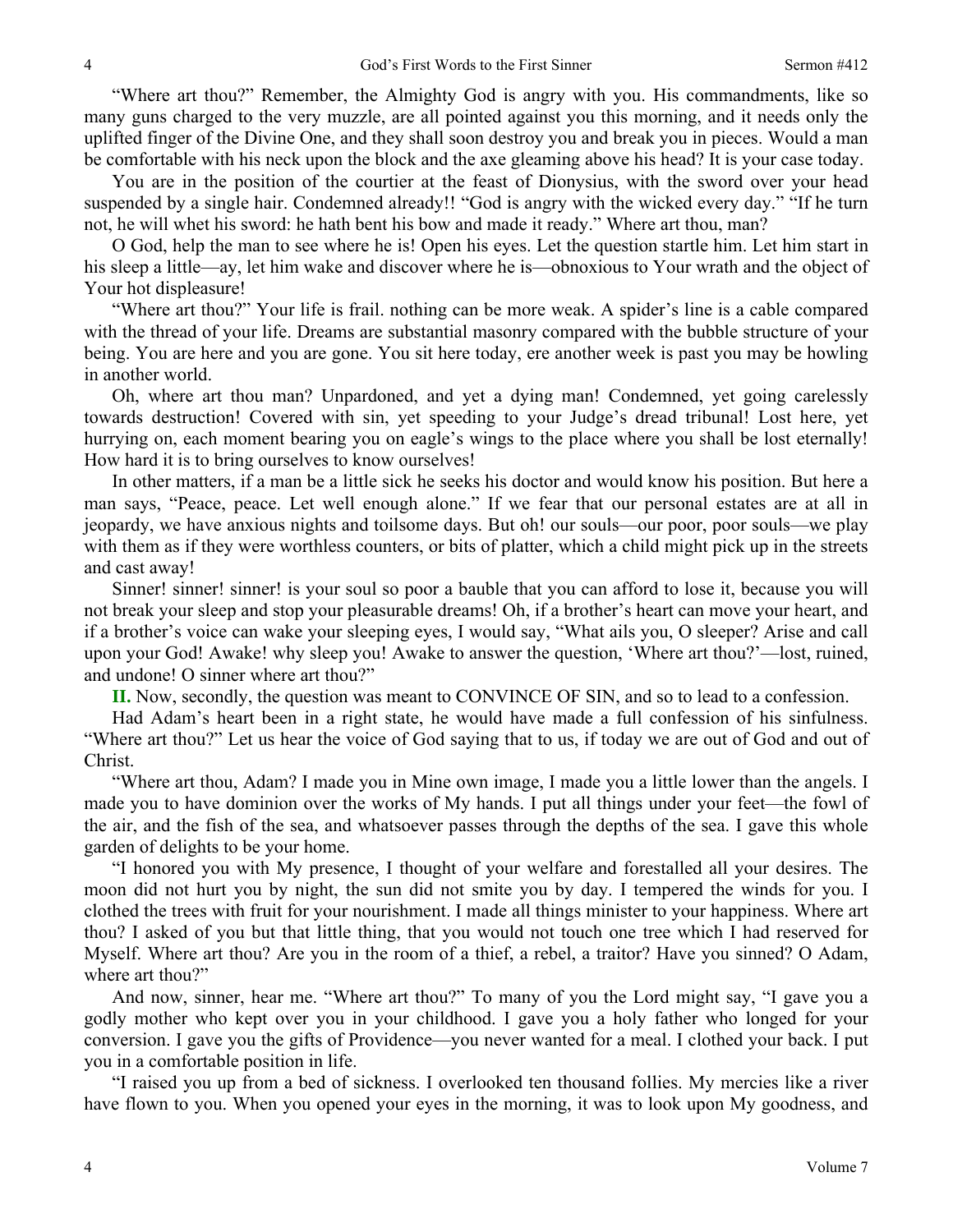till the last moment of the night I was your helper, and drew the curtains about your defenseless head. I have covered you with My feathers, under My wings have you trusted, and now *where art thou*?

"Have you not forgotten My commandments, abhorred My person, broken My laws, rejected My Son? Are you not at this day a disbeliever, content to trust to your own works, but not to take the finished righteousness of My beloved Son, the Savior of the world? What have you done for Him who has done so much for you?

"What are you? Have you not been a cumber-ground—a tree that sucks the soul but bears no fruit that drinks in the genial rain of heaven, but yields no grateful fruit? Where art thou? Are you not today in the camp of My enemy? Are you not on Satan's side, defying Me, and lifting up the puny arm of your rebellion against the Lord that made you, and that keeps the breath in your nostrils—in whose hand your life is and whose are all your ways? Sinner, where art thou? After all God's goodness—still a sinner!"

Read the question again thus, "Where art thou?" The serpent said you would be a god. You thought to be made exceeding glorious. Is it so, Adam? is it so? Where is your boasted knowledge? where the honors? where the vast attainments that rebellion would bring to you? Instead of the clothing of angels, you are naked. Instead of glory, you have shame. Instead of preferment, you have disgrace.

Adam, where art thou? And sinner, where art *thou*? Sin said to you, I will give you pleasure—you have had it, but what of the pain which followed the pleasure. Sin gave you its cup full of mixed wine, but what of the red eyes, and of the woe. Sin said to you, "I will make you great," but what has it done for you?

Drunkard, what has it done for you? Given you rags and poverty. Adulterer, fornicator—what has it done for you? Filled your flesh with leprosy and your soul with agony. Thief! cheat! what has it done for you? Disgraced you, and branded you before the eyes of men. Sinner in secret! polite sinner! what has it done for you? Soured your sweets and poisoned all your joys.

Where art thou—where art thou? In every case sin has been a liar, and without exception, rebellion, if it has not yet brought its due deserts, will do so and sinners shall be filled with their own ways.

And then to add to the conviction, the Lord asks of Adam, "Where art thou," as if He asked him, "How did you come here?" Adam, you came there of yourself. If you had been upright, Eve had not cast you down. Eve, 'twas not the serpent with whom the main guilt must lie—had you not given ear, he might have tempted long if you had been deaf.

And so today God says to the sinner, "Where art thou?" You are where you have brought yourself. That you have sinned is your own fault and none else's but your own. Oh, it is hard to make a sinner see that sin is his own property. It is the only thing we have. There is only one thing we created, and that is sin, and that is our own.

If I permit anything that is evil, I must confess it is a child that has sprung from my own bowels—it has its origin in myself. If we talk of the fall, men will throw their sin on father Adam. They speak of the depravity of nature, and then they think they are to be excused, as if depravity of nature did not prove the man to be desperately bad—as if it were not saying that sin is essentially man's own thing—that he has it in his very bones and is his blood.

If we be sinners there is no excuse for us whatever, and if we live and die so, the guilt shall lie at our own door, but nowhere else. "Adam, where art thou?" You are where you have willfully put yourself, and you remain willfully in the same desperate state of rebellion against God and of alienation from Him.

I would God that something would not only arouse the sinner this morning, but work conviction in him. It is easier to make a man start in his sleep than to make him rise and burn the loathsome bed on which he slumbered—and this is what the sinner must do—and what he will do if God be at work with him.

He will wake up and find himself lost. Conviction will give him the consciousness that he has destroyed himself, and then he will hate the sins he loved before, flee from his false refuges, forsake his joys, and seek to find a lasting salvation where alone it can be found—in the blood of Christ.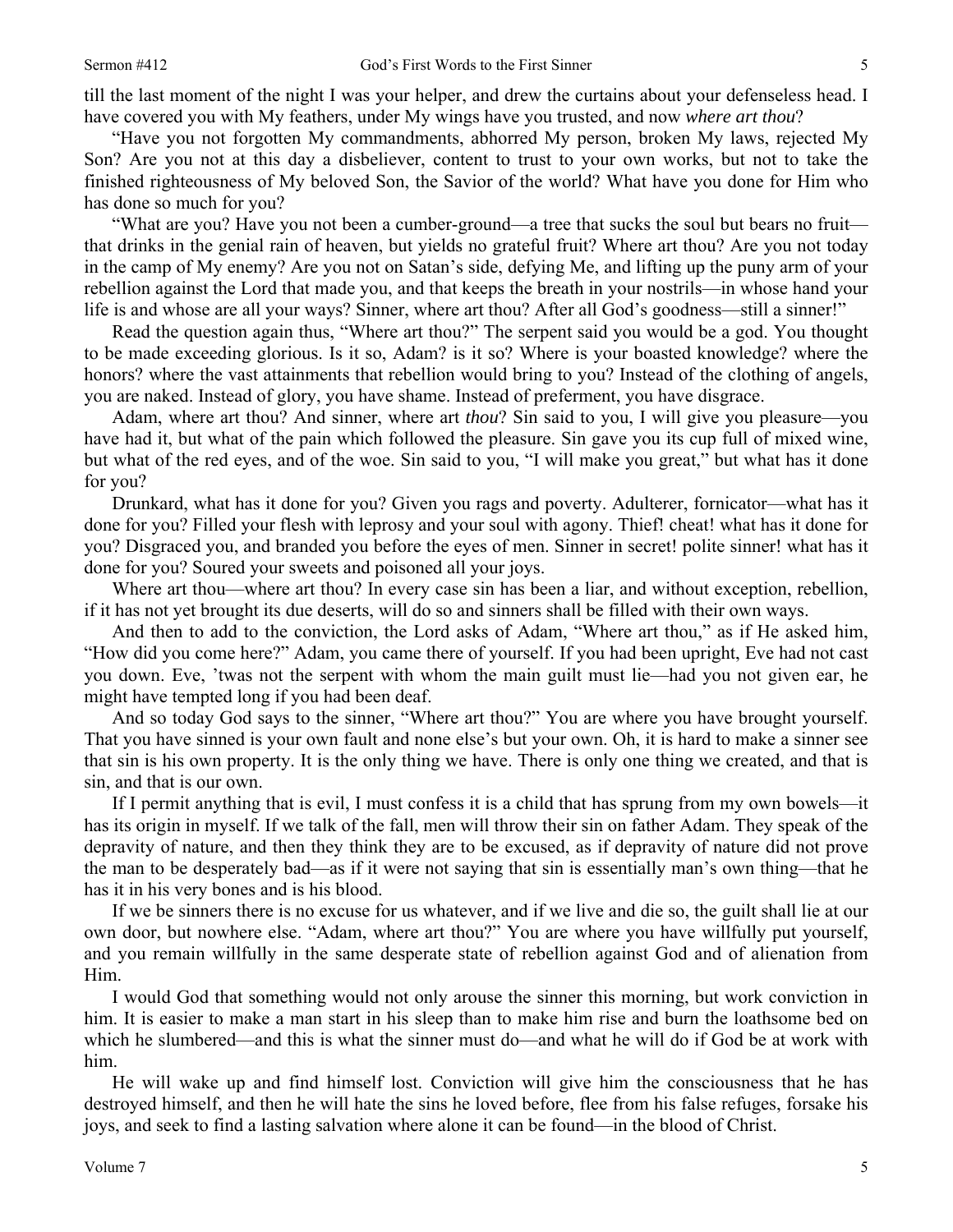**III.** This brings me to the third way in which we may regard the question of the text. The LORD God called unto Adam, and said to him, "Where art thou?" We may regard this text as the VOICE OF GOD BEMOANING MAN'S LOST ESTATE.

Some have even ventured to translate the Hebrew, "Alas for thee, alas for thee!" It is as if God uttered the words of the prophet, "How can I give thee up? how can I utterly destroy thee? how can I set thee as Admah! how shall I make thee as Zeboim? My repentings are kindled, My heart is moved for thee.

"Where art thou My poor Adam? You did talk with Me, but you have now fled from Me. You were happy once, what are you now? Naked, and poor, and miserable. You were once in My image glorious, immortal, blessed—where art thou now, poor Adam? My image is marred in you, your own Father's face is taken away, and you have made yourself earthy, sensual, devilish. Where art thou now, poor Adam?"

Oh, it is a wonder to think how the Lord felt for poor Adam. It is taken for granted by all theologians that God can neither feel nor suffer. There is no such thing in the Word of God. If it could be said that God could not do anything and everything we should say that He was not omnipotent, but He can do all things, and we have not a God who cannot be moved—but we have one who feels, and who describes Himself in human language as having a father's heart, and all the tenderness of a mother's heart. Just as a father cries over a rebellious son, so does the eternal Father say, "Poor Adam, where art thou?"

And now have I here this morning any soul on whom the former part of the text has had some effect? Do you feel yourself to be lost and do you discern that this lostness is the result of your own willful folly? Do you bemoan yourself? Ah, then, God bemoans you. He is looking down upon you and He is saying, "Ah, poor drunkard, why will you cling to your cups? Into what misery have they brought you!"

He is saying to you who are now weeping over sin, "Ah, poor child, what pain you suffer from your own willful folly!" A father's heart moves. He longs to clasp His Ephraim to His breast. Do not think, sinner, that God is stony-hearted. *You* have a heart of stone, God has not. Do not think that He is slow to move—*you* are slow to move—*He* is not—the hardness is in yourself. If you are straitened anywhere, it is in your own heart, not in Him.

Soul, soul convinced of sin! God loves you, and to prove how He loves you, in the person of His Son He weeps over you, and He cries, "O that thou hadst known, even thou in this thy day, the things that make for thy peace; but now are they hid from thine eyes." I hear Him saying to you, "O Jerusalem, Jerusalem, how often would I have gathered thy children together as a hen gathereth her chickens under her wings, but ye would not."

I pray you, let this mournful wailing voice of the Eternal God come to your ear and move you to repentance! "As I live, saith the LORD, I have no pleasure in the death of him that dieth, but had rather that he would turn unto me and live."

Oh! does your heart feel ready to burst because of your sin and the misery into which it has brought you? Say, poor sinner, "I will arise and go unto my Father, and will say unto him, Father, I have sinned against heaven and in thy sight, and am no more worthy to be called thy son."

He sees you, sinner. When you are yet a great way off, He sees you—here are *eyes* of mercy! He runs—here are *feet* of mercy! He clasps you—here are *arms* of mercy! He kisses you—here are *lips* of mercy! He says, "Take off his rags"—here are *words* of mercy! He clothes you—here are *deeds* of mercy! Wonders of mercy—all mercy!

O did you know what a reception a God of mercy gives to sinners, you would not be long in going. As John Bunyan says, when the besieger hangs out the black flag, then those within the walls say they will fight it out. But when he runs up the white flag, and tells them that if they will open the gates he will have mercy upon them, nay, he will give a charter to their city, then, says he, they say, "Fling open" the gates," and they come tumbling over the walls to him in the readiness of their hearts.

Soul, let not Satan deceive you by telling you that God is hard, unkind, unwilling to forgive! Try Him, try Him! Just as you are—black with sin, filthy, self-condemned—and if you need anything to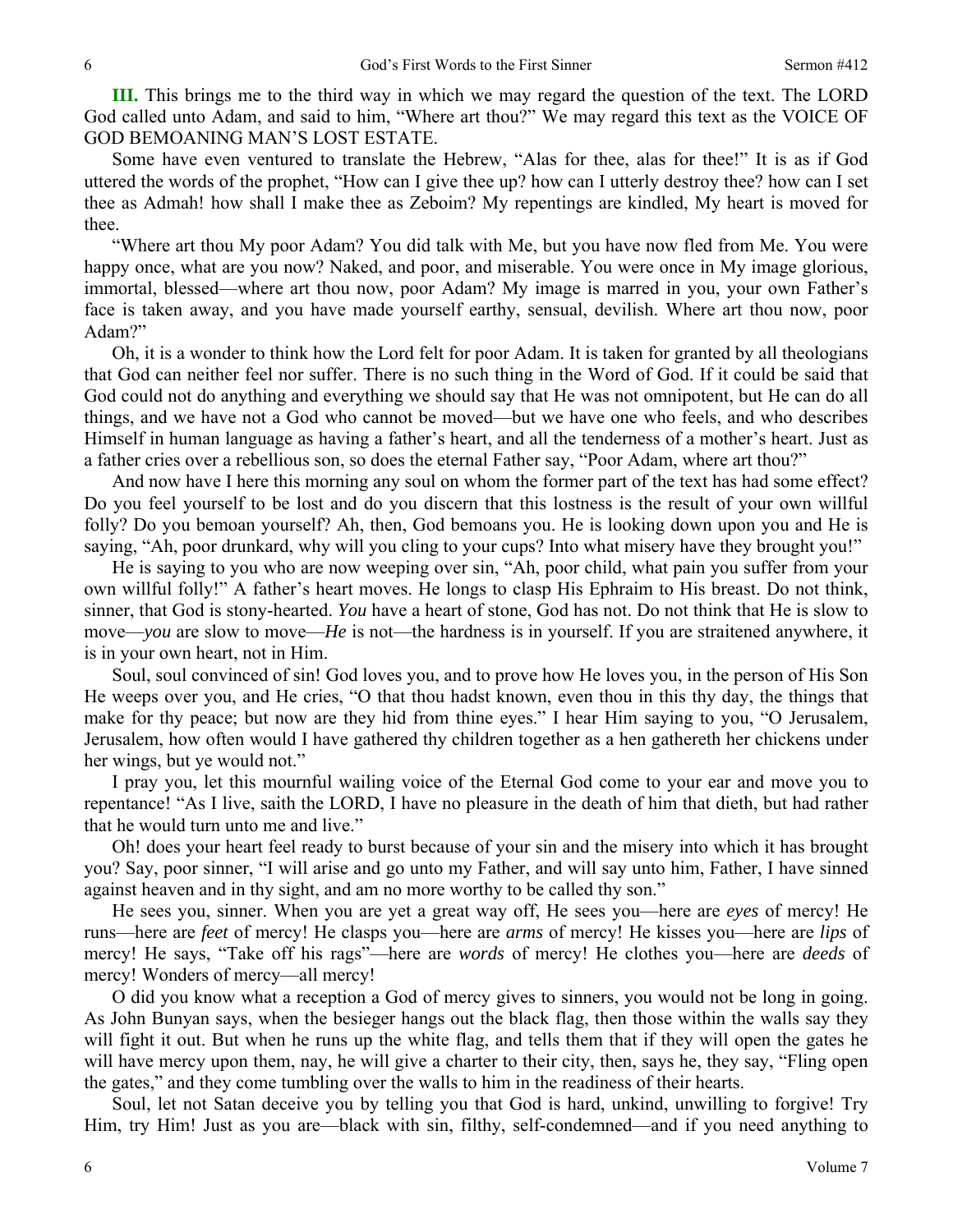make you try Him, hear again the Lord's plaintive cry, as it rings through the trees of Eden, "Adam, poor Adam, My own creature, where, where art thou?"

**IV.** But now I must turn, lest time should fail us, to a fourth way in which no doubt this verse was intended. It is an arousing voice, a convincing voice, a bemoaning voice—but in the fourth place—it is a SEEKING VOICE. "Adam, where art thou?"

I am come to find you, wherever you may be. I will look for you, till the eyes of My pity see you. I will follow you till the hand of My mercy reaches you, and I will still hold you till I bring you back to Myself and reconcile you to My heart.

Again, if you have been able to follow me through the three parts of the discourse, I can speak confidently to you. If you have been aroused, if you have been convinced, if you have some longings toward God, then the Lord has come forth to seek you, and to seek you this morning. What a thought it is, that when God comes forth to seek His chosen, He knows where they are, and He never misses them.

And though they may have wandered ever so far, yet it is not too far for Him. If they had gone to the gates of hell, and the gates were half opened to receive them, the Lord would get them even there. If they had so sinned that they had given themselves up, and every Christian living had given them up too—if Satan had counted upon them, and had made ready to receive them, yet when God comes forth to seek them, He will find them, and He will have them after all.

You who are lost, perishing sinners, hear the voice of God, for it speaks to you, "Where art thou?" for I am come to seek you. "Lord, I am in such a place that I cannot do anything for myself." "Then I am come to seek you and do all for you." "Lord, I am in such a place that the law threatens me and justice frowns upon me." "I am come to answer the threatenings of the law and to bear all the wrath of justice." "But Lord, I am in such a place that I cannot repent as I would." "I am come to seek you, and I am exalted on high to give repentance and remission of sins."

"But Lord, I cannot believe in You, I cannot believe as I would." "A bruised reed I will not break, and a smoking flax will I not quench, I am come to give you faith." "But Lord, I am in such a state that my prayers can never be acceptable." "I am come to pray for you, and then to grant you your desires." "But Lord, You do not know what a wretch I am." "Yes, I know you. Though I asked you the question, 'Where art thou?' it was that *you* might know where you are, for *I* knew well enough."

"But Lord, I have been the chief of sinners—none can have so aggravated their guilt as I have." "But wherever you may be, I have come to save you." "But I am an outcast from society." "But I am come to gather together the outcasts of Israel." "Oh, but I have sinned beyond all hope." "Yes, but I have come to give hope to hopeless sinners." "Ay, but then I deserve to be lost." "Yes, but I have come to magnify the law and make it honorable, and so to give you your deserts in the person of Christ, and then to give you *My* mercy because of *His* merits."

There is not a sinner here conscious of his lost estate who can be in a position out of which he cannot be brought. I will conceive the worst of all the worst, the vilest of all the vile—we will bring up those who have taken high degrees in the devil's synagogue, and become masters of iniquity—but still if with tearful eye they look alone to the wounds of Him who shed His blood for sinners, He is able also to save them to the uttermost that come unto God by Him.

Oh! I cannot preach this morning as I would, nor can you perhaps hear as you would wish, but may the Lord speak where I cannot, and may He say unto some despairing sinner here, "Soul, my hour is come. I will pluck you out of the horrible pit and out of the miry clay, and this day, and at this very hour, I will set your feet upon a rock, I will put a new song into your mouth, and I will establish your goings."

Blessed, blessed, be the name of the Most High if such may be the case.

**V.** And now, lastly, we feel sure that this text may be used, and must be used, in another sense. To those who reject the text, as a voice of arousing and conviction, to those who despise it as the voice of mercy bemoaning them, or as the voice of goodness seeking them, it comes in another way. It is the voice of JUSTICE SUMMONING THEM.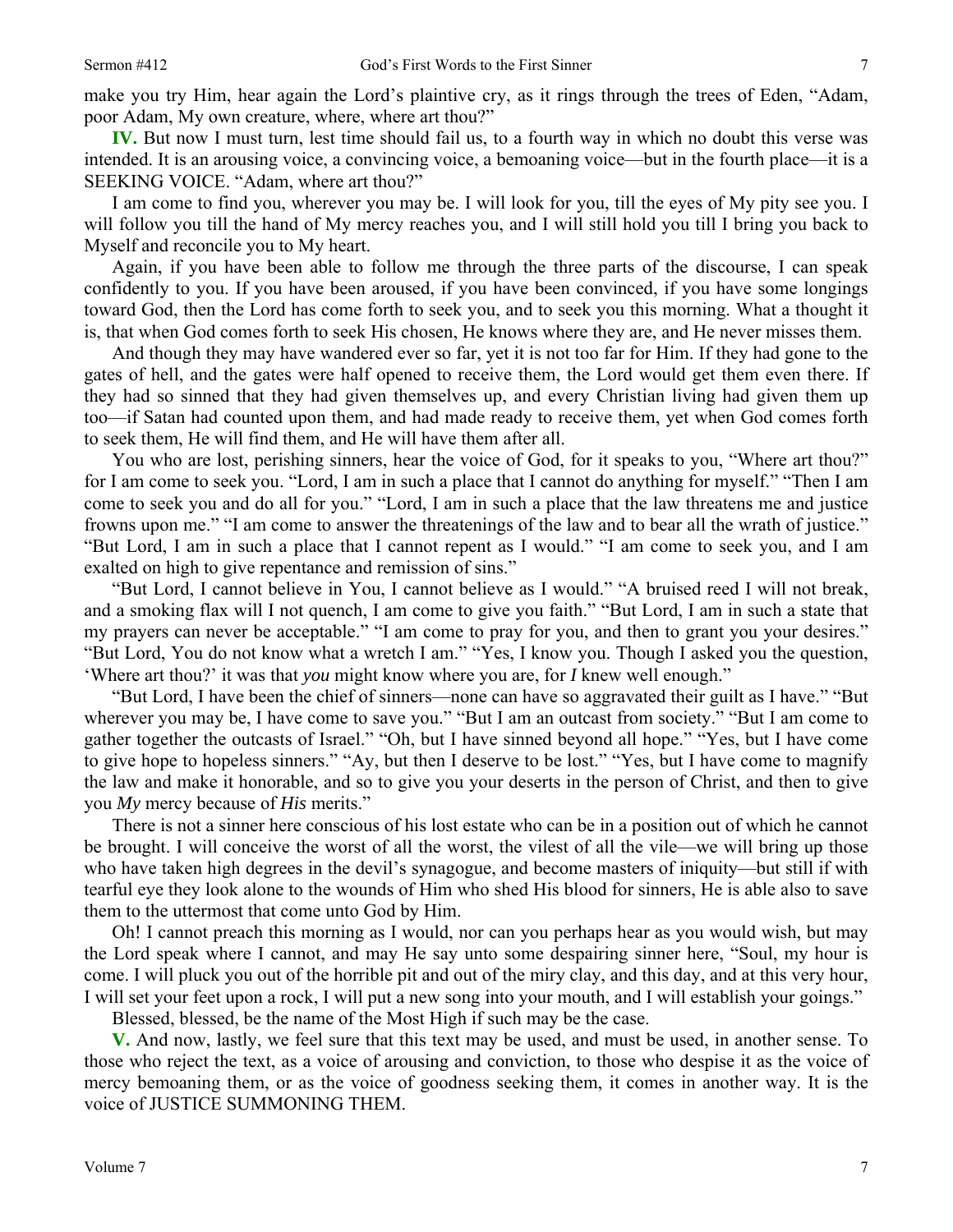Adam had fled, but God must have him come to His bar. "Where art thou, Adam? Come hither, man, come hither. I must judge you, sin cannot go unpunished. Come, and your guilty spouse with you. Come hither. I must put questions to you. I must hear your pleadings, and since they will be vain and void, I must pronounce your sentence."

For though there was much of pity in the question, there was something of severity too. "Adam, Adam, where art thou? Come you hither to be judged." Today you hear not that cry. It is mercifully postponed. You shall hear it soon. You shall hear it for the first time, like mutterings of thunder when the storm begins, when sickness casts you on your bed, and death looks through his bony eyes upon you, and touches you with his ghastly hand, and says, "Prepare to meet thy God."

You may put off the question today. You will have to deal with it then, when God Himself shall come into closer contact with your nature than He does today. Then shall your bones be as a jelly, and your ribs shall quake, and your very heart shall melt like wax in the midst of your bowels. You shall contend with the pains of sickness or disease, but there shall be a direr pain than these.

You shall have to look on death, but death shall not be the most terrible of all your terrors, for you shall see behind death the judgment and the doom*. Then* you will hear it, when the room is silent, and voices of wife and child are hushed. When only the clock is ticking, you shall hear the footfalls of God coming to you in the eventide of your life, saying to you, "Where art thou? Now you shall meet Me. Gird up your loins! No more invitations of mercy for you. Your day of mercy is gone. No warnings from the minister. Now you shall meet *Me* face to face."

"Where art thou?" Can you brag and boast now, when your nerves have become roads for the hot feet of pain to travel on, and your strength has gone and fled, and you are as a candle ready to die out? Where now your oaths? Where now your merry-makings and your jests? Where art thou now? You may toss and turn, but you will not be able to escape the question.

You will try to look back to this life, but you will be compelled to look forward to the life or the death to come. And still will the Lord whisper into your ears, "Where art thou? Where art thou?"

Then shall come the last struggle, when the strong man shall be bowed, when the bright and glittering eye shall be covered o'er with film, and the tongue shall cleave to the roof of the mouth, and the hand shall lie strengthless on the bed, and the feet shall no more be able to support the body, when the pulse shall fail, and the clammy death-sweat shall stand upon the brow.

And in those last moments there will still be heard that awful voice, rising with the gathering storm till it reaches the full grandeur of the awful tempest—"Where art thou?" In the Jordan without God, nearing the grave without hope, dying, but no Christ to help you. Launching upon eternity, but no hope of eternal salvation.

It is over, and the last pang has passed, and the thread is snapped that bound the spirit to the body, and you are gone into another world. But the question follows you—"Where art thou?" Your spirit is now awake. It sleeps no more. It is rid of the dull flesh that kept it sullen, stolid, stupid, dead. Now it hears that voice, indeed, and it thrills through and through the spirit, for the soul is brought before its God.

"Where art thou? where art thou?" cries the quickened conscience, and God answers it, "Depart, thou cursed one!" The spirit departs from God, not to hide itself among the trees of the garden, but to plunge itself into waves of agony. And how many years have passed, and the body, though the soul has been alive and has suffered, has been sleeping in the grave, and the worms have devoured it?

But hark! the day of judgment, the day of thunder has arrived, shrill above all thunders sounds the awful trump. And after the trumpet comes the voice—"Awake, ye dead, and come to judgment!" Amidst that awful tumult is heard the cry, "Where art *thou*?" The angelic messenger has found *your* body, and from the grave your body starts, from underneath the green sward.

Up it leaps in answer to the question, "Where art thou?" and to its horror, its ghastly spirit comes back. Its soul, that long has suffered, returns into the resurrection body, and they twain, comrades in sin,